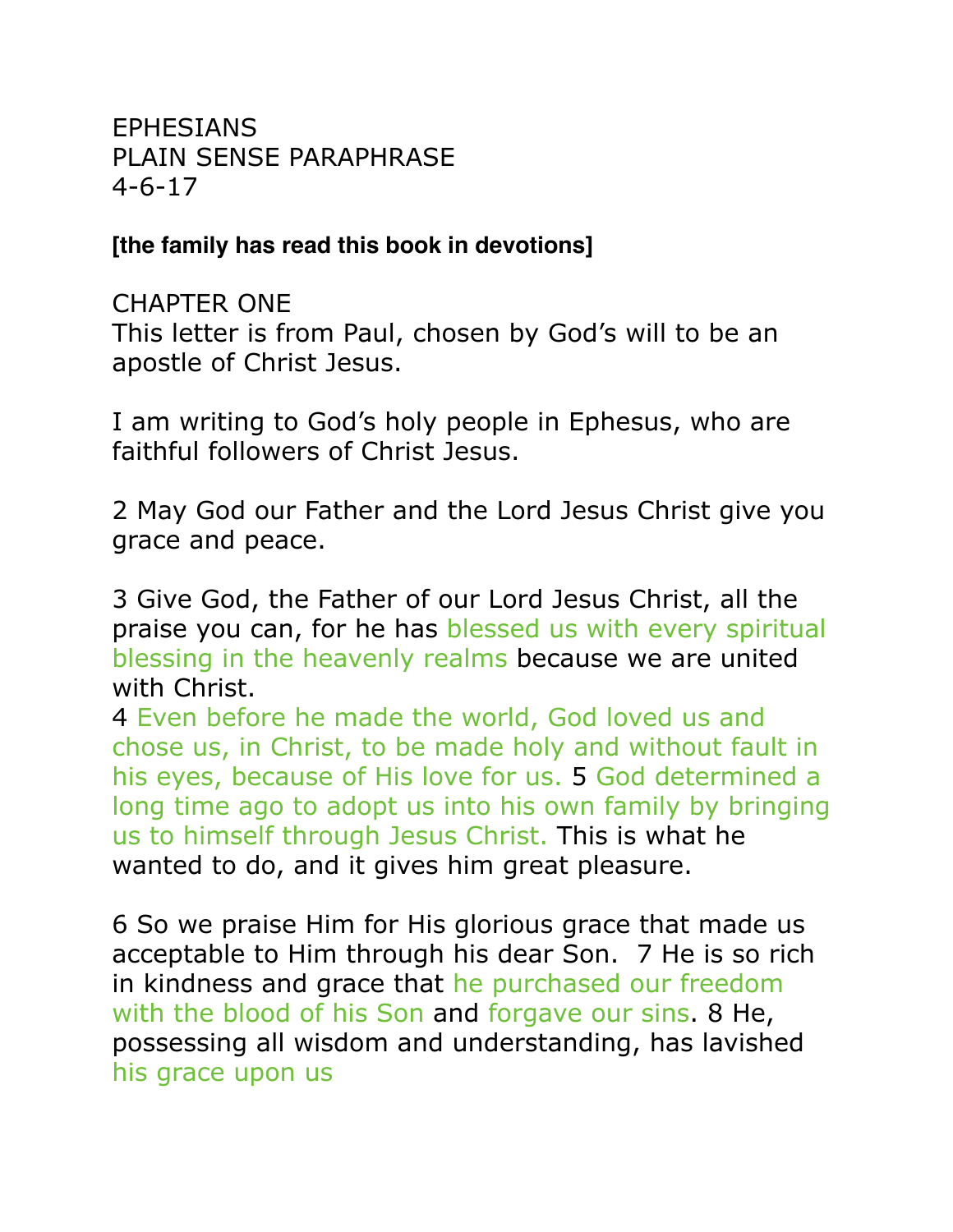9 and has now revealed to us his mysterious will regarding Christ—in fulfillment of his own good plan. 10 And this is the plan: At the end of the final dispensation he will bring everything together under Christ's authority — everything in heaven and on earth — under Christ.

11 Furthermore, because we are united with Christ, we share in Christ's inheritance from God, as he determined to give us a long time  $ago - and$  he always makes everything work out according to his plan.

12 God's purpose was that we Jews who were the first to trust in Christ would bring praise and glory to God. 13 And now you Gentiles have also heard the truth  $-$  the Good News that *God saves anyone who trusts in Christ.* And when you believed in Christ, he marked you as his own by giving you the Holy Spirit, just as He gave Him to us, whom he promised long ago. 14 The Spirit is God's guarantee that he will give us the inheritance he promised and that he has purchased us to be his own people. He did all this so we would praise and glorify him.

15 Ever since I first heard of your strong faith in the Lord Jesus and your love for God's people everywhere, 16 I have not stopped thanking God for you. I pray for you constantly, 17 asking God, the glorious Father of our Lord Jesus Christ, to give you spiritual wisdom and insight so that you will grow in your knowledge of God and alignment with Him. 18 I pray that your hearts will be flooded with light so that you will be filled with the confident hope he gives to those he calls into His family — his holy people, who are his rich and glorious inheritance.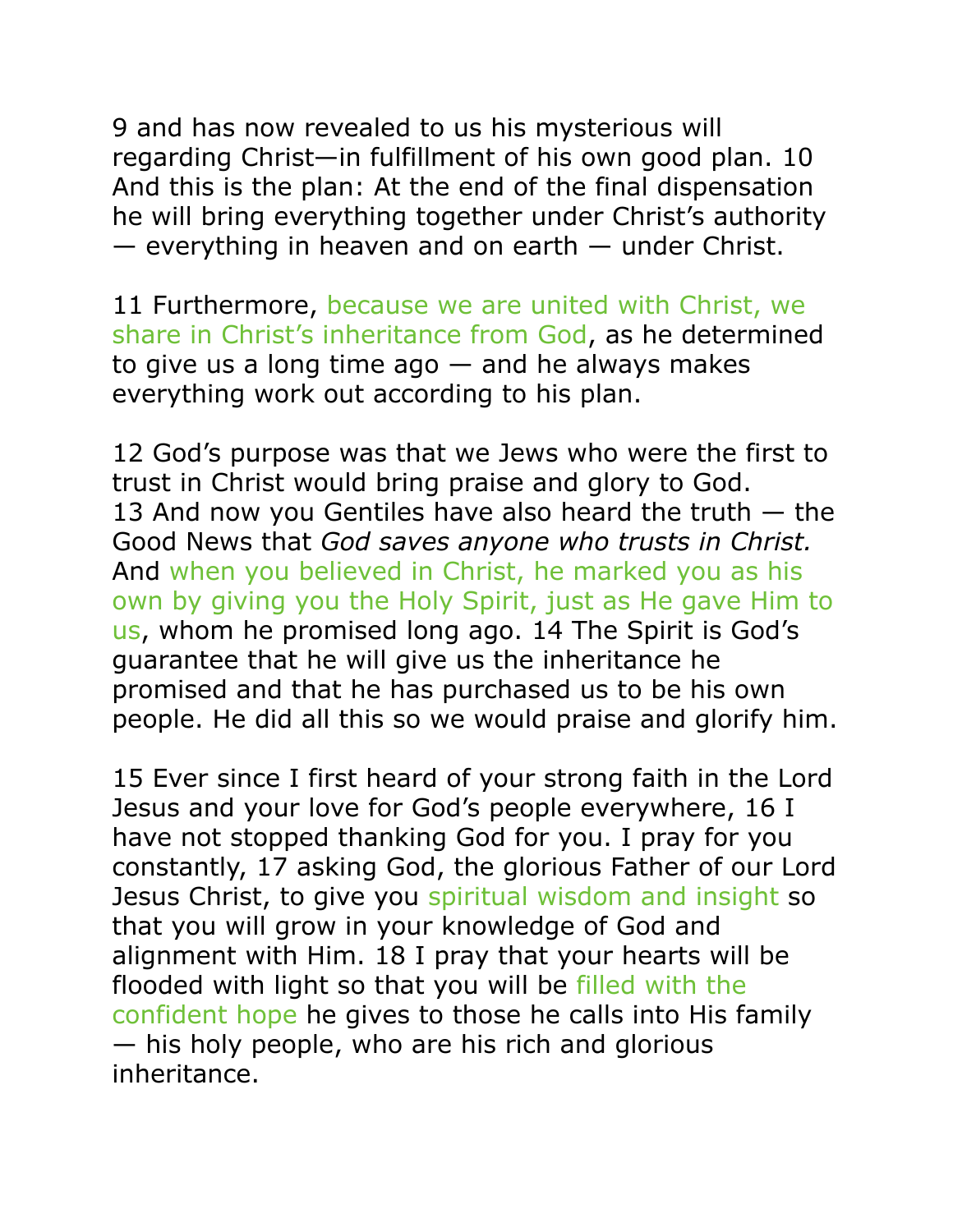19 I also pray that you will understand the incredible greatness of God's power toward us who believe him. This is the same mighty power 20 that raised Christ from the dead and seated him in the place of honor at God's right hand in the heavenly realms. 21 Now he is far above any ruler or authority or power or leader or anything else—not only in this world but also in the world to come. 22 God has put all things under the authority of Christ and has made him head over all things for the benefit of The Church - which is all believers, everywhere. 23 And The Church is his body; it is made full and complete by Christ, who fills all things everywhere with himself.

## EPHESIANS 2

Once you were spiritually **D**ead because of your disobedience and your many sins. 2 You were **D**isobedient, living in sin, just like the rest of the world, obeying the devil—the commander of the powers in the unseen world. He is the spirit at work in the hearts of those who refuse to obey God. 3 All of us used to live that way; **D**epraved - following the passionate desires and inclinations of our sinful nature. By our very nature we were **D**oomed - subject to God's anger, just like all those in the world who are unsaved.

4 But God is so rich in mercy, and he loved us so much, 5 that even though we were spiritually dead in sin, because we are united with Christ Jesus, He made us alive when he raised Christ from the dead. (Our salvation is all by God's grace!) 6 The reason God raised us from the dead along with Christ and seated us with him in the heavenly realms was 7 so that, throughout all the ages of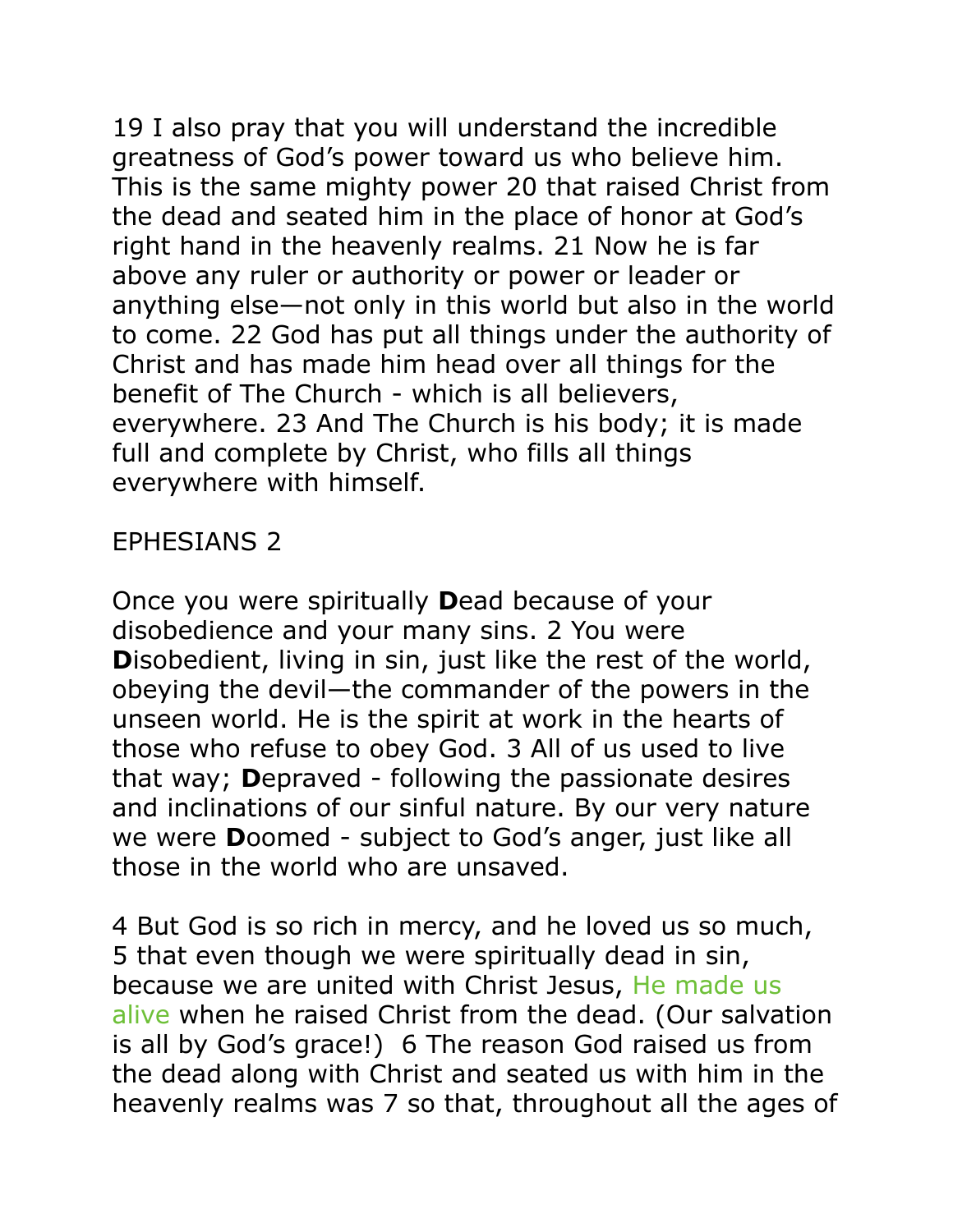eternity, He -- from the inexhaustible riches of His grace -- will be able to continue to lavish kindness upon us who are united with Christ Jesus!!!

8 God saved you by his grace when you put your faith in Jesus as your Savior. You can't take any credit for your salvation; it is totally a gift from God. 9 Salvation is not a reward for any good things we may have done; so none of us can boast about getting saved. 10 For we are *God's* masterpiece. And the reason He has created us anew in Christ Jesus is so that He can live His life in us and do the good things through us He planned long ago.

11 Don't forget that you Gentiles used to be outsiders. You were called "uncircumcised heathens" by the Jews, who were proud of their circumcision, even though it affected only their bodies and not their hearts. 12 In those days, you were living far from Christ. You were excluded from citizenship among the people of Israel, and you did not know the covenant promises God had made to them. You lived in this world without God and, therefore, without any hope of ever being saved. 13 But now you have been united with Christ Jesus. Once you were very far away from God, but now you have been brought intimately close to him —— through the blood of Christ.

14 For it is Christ, Himself, Who has brought spiritual peace to us. He united Jews and Gentiles into one people when, in his own body on the cross, he broke down the wall of hostility that separated us. 15 He did this by ending the Old Testament system of law with its many commandments and regulations ["shoulds" and "ought to's"] to be observed to make one right with God. He made peace between Jews and Gentiles by creating in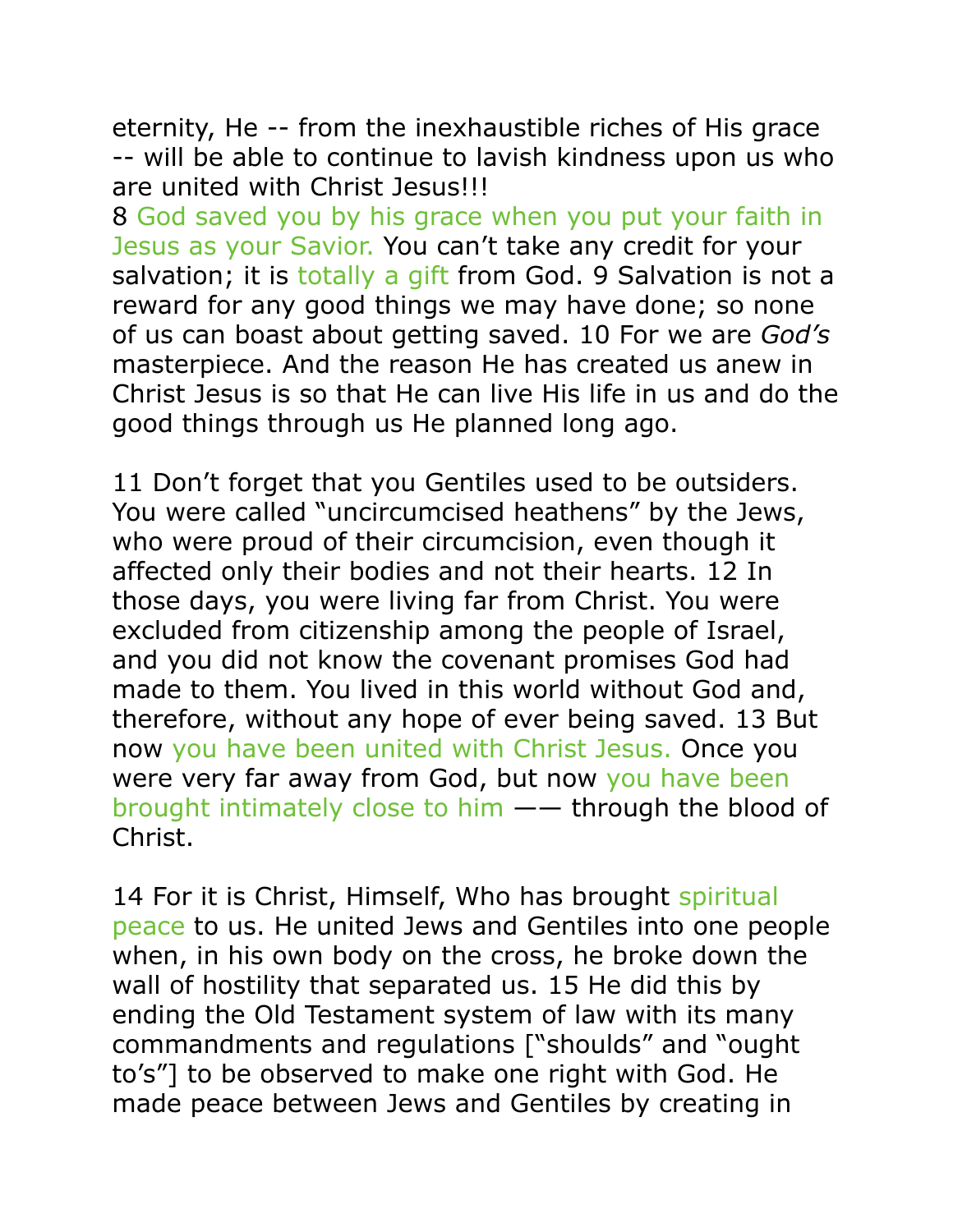himself one new people from the two groups. 16 Then, together as one body, Christ reconciled both groups to God by means of his death for them on the cross, and, thus, our hostility toward each other was put to death.

17 He brought this same Good News of peace with God to you Gentiles who were far away from him, and to the Jews who were near. 18 Now all of us can come to the Father through the same Holy Spirit because of what Christ has done for us.

19 So now you Gentiles are no longer strangers and foreigners. You are citizens along with all of God's holy people. You are members of God's family. 20 Together, we are his house, built on the foundation of the apostles and the prophets. And the cornerstone is Christ Jesus himself. 21 We are carefully joined together in him, becoming a holy temple for the Lord. 22 Through him you Gentiles are also being made part of this dwelling where God lives by his Spirit.

#### EPHESIANS 3

When I think of all this, I, Paul, in prison because of teaching about Christ Jesus for the benefit of you Gentiles . . .

2 [assuming, by the way, that you know God gave me the special responsibility of extending his grace to you Gentiles. 3 As I briefly wrote earlier, God himself unveiled his secret plan to me. 4 As you read what I have written, you will understand my insight into this plan concerning Christ. 5 God did not reveal it to previous generations,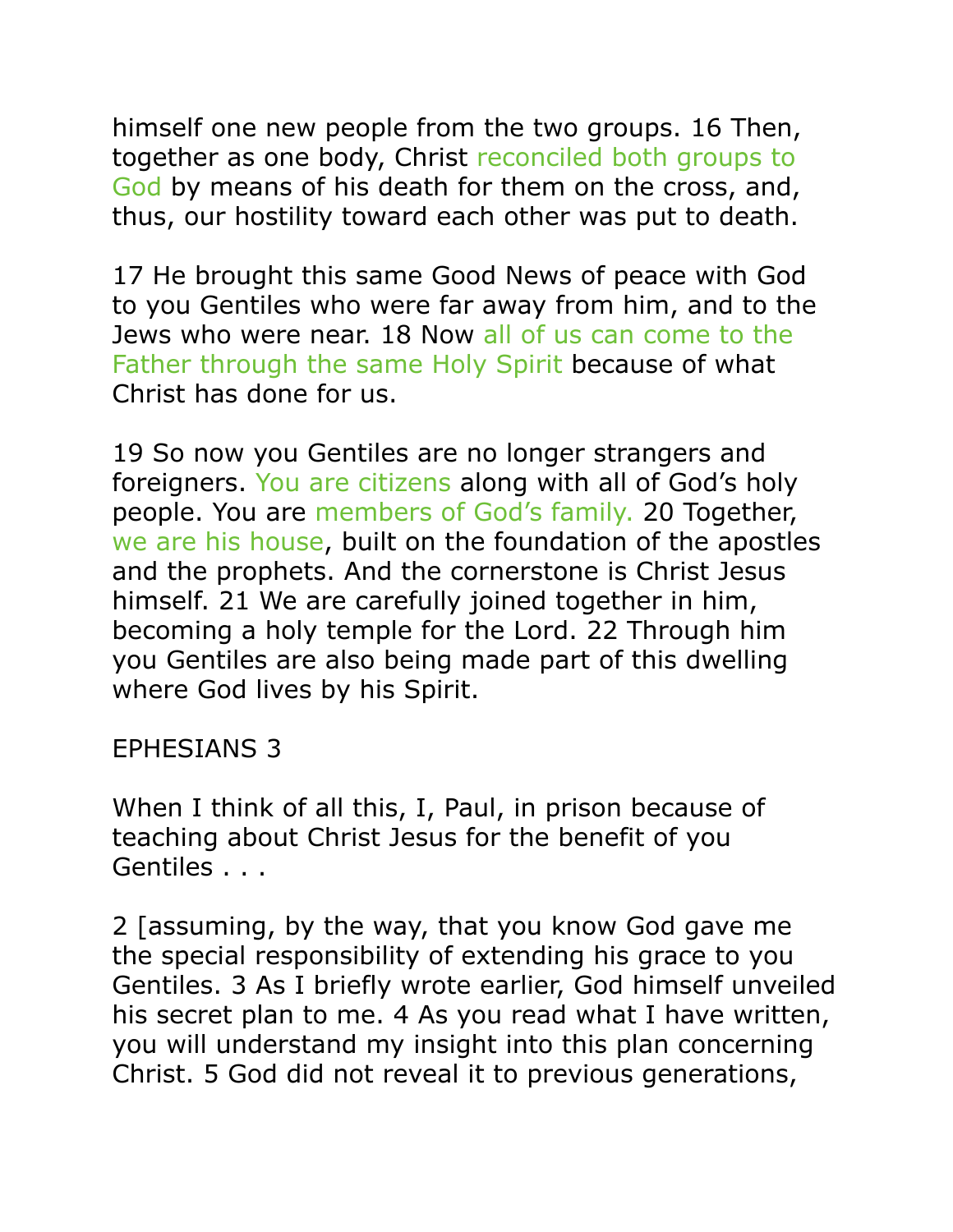but now by his Spirit he has revealed it to his holy apostles and prophets.

6 And this is God's plan: Both Gentiles and Jews who believe the Good News share equally in the spiritual riches given to God's children. Both are part of the same body, and both enjoy the same promise of blessings because they both belong to Christ Jesus. 7 By God's grace and through His mighty power, I have been given the privilege of serving him by spreading this wonderful Good News.

8 Though I am the least deserving of all God's people, he graciously gave me the privilege of telling the Gentiles about the endless treasures available to them in Christ. 9 I was chosen to explain to everyone this mysterious plan that God, the Creator of all things, had kept secret through the ages, from the beginning.

10 God's purpose in all this was to use The Church to display his wisdom in its rich variety to all the unseen rulers and authorities in the heavenly places. 11 This was his eternal plan, which he carried out through Christ Jesus our Lord. 12 Because of Christ and our faith in him, we — who were once despicable sinners and enemies of God — are now able to come boldly and confidently into His very presence — for all eternity!

13 So please don't be discouraged because of my sufferings here in prison. Instead, feel honored that God counts you to be so valuable that your salvation is worth my suffering to bring the Gospel to you.]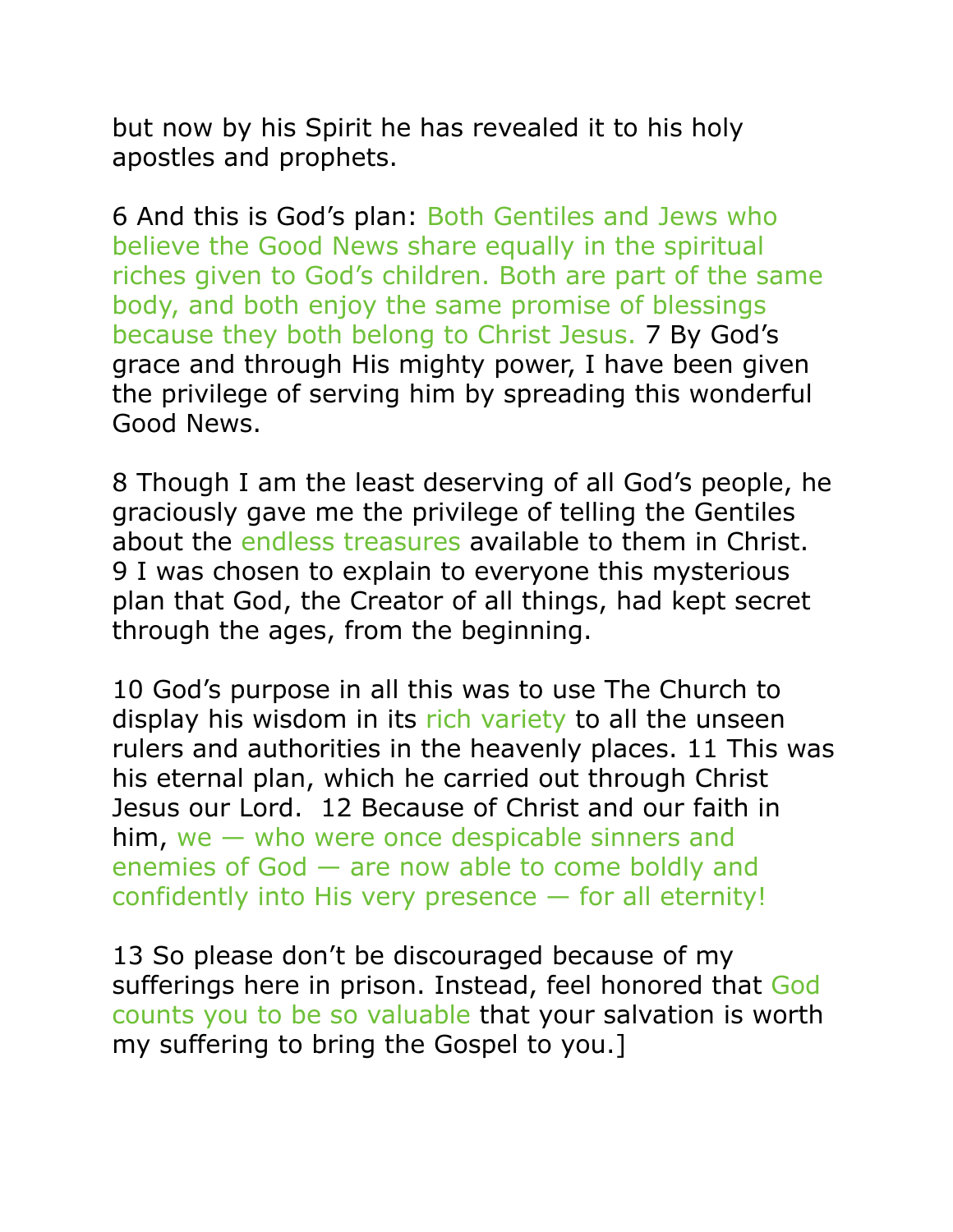14 . . . when I think of all this, I fall to my knees and pray to the Father, 15 the Creator of everything in heaven and on earth. 16 I pray that from his glorious, unlimited resources he will empower you with inner strength through his Spirit; 17 that Christ will feel at home in your hearts as you trust in him; that your roots will grow down into God's love and keep you strong; 18 and that you may have the ability to understand, as all God's people should, how infinitely wide, long, high, and deep his love for you is; 19 that you may come to a confident experiential realization of just how how much God loves you - though it is too great to fully understand. When all this happens, you will experience completely all the fullness of life and power that comes from God.

20 Now, let us give all glory to God, who is able, through his mighty power at work within us, to accomplish infinitely more than we might ask or think. 21 All praise to Him by all who are in Christ Jesus, throughout all generations, forever and ever! Amen.

## EPHESIANS 4

This is why I, in prison for serving the Lord, beg you to lead a life worthy of your calling  $-$  for you have been called by God into His family!

2 Always be humble and gentle.

Be patient with each other  $-$  making allowance for each other's faults because of your love for each other.

3 Make every effort to stay united in the Spirit — binding yourselves together with peace.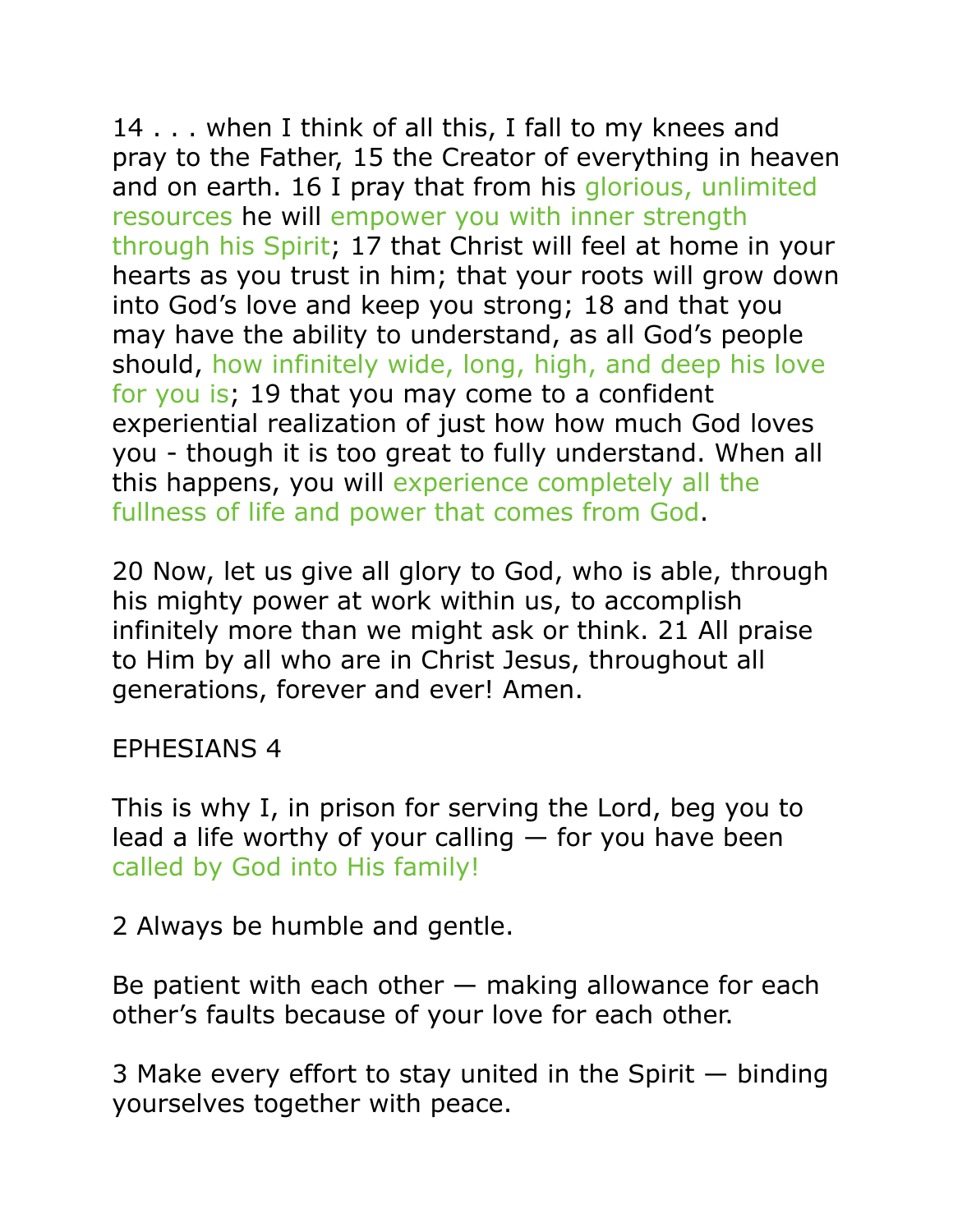4 For, after all, there is only one Body and one Spirit, just as you have been called to one glorious hope for the future. 5 There is one Lord, one faith, one baptism, 6 one God and Father of all, who is over all, in all, and living through all.

7 However, he has given some unique gifts to The Church through the generosity of Christ.

8 [This is what the Scriptures are referring to,

"When he ascended into Heaven, he led a crowd of captives and gave gifts to his people."

9 Notice that it says "he ascended." This clearly means that Christ also descended to our lowly world. 10 And the same one who descended is the one who ascended higher than all the heavens, so that he might fill the entire universe with himself.]

11 Now these are the gifts Christ has given to The Church: the apostles, the prophets, the evangelists, the pastors, and the teachers. 12 Their responsibility is to equip God's people to do his work, and build up The Church, the Body of Christ. 13 This work is to continue until we all come to such unity in our faith and knowledge of God's Son that we will be mature in the Lord, measuring up to the full and complete stature of Christin full alignment with God in every way.

14 Then we will no longer be like immature children. We won't be tossed and blown about by every new teaching.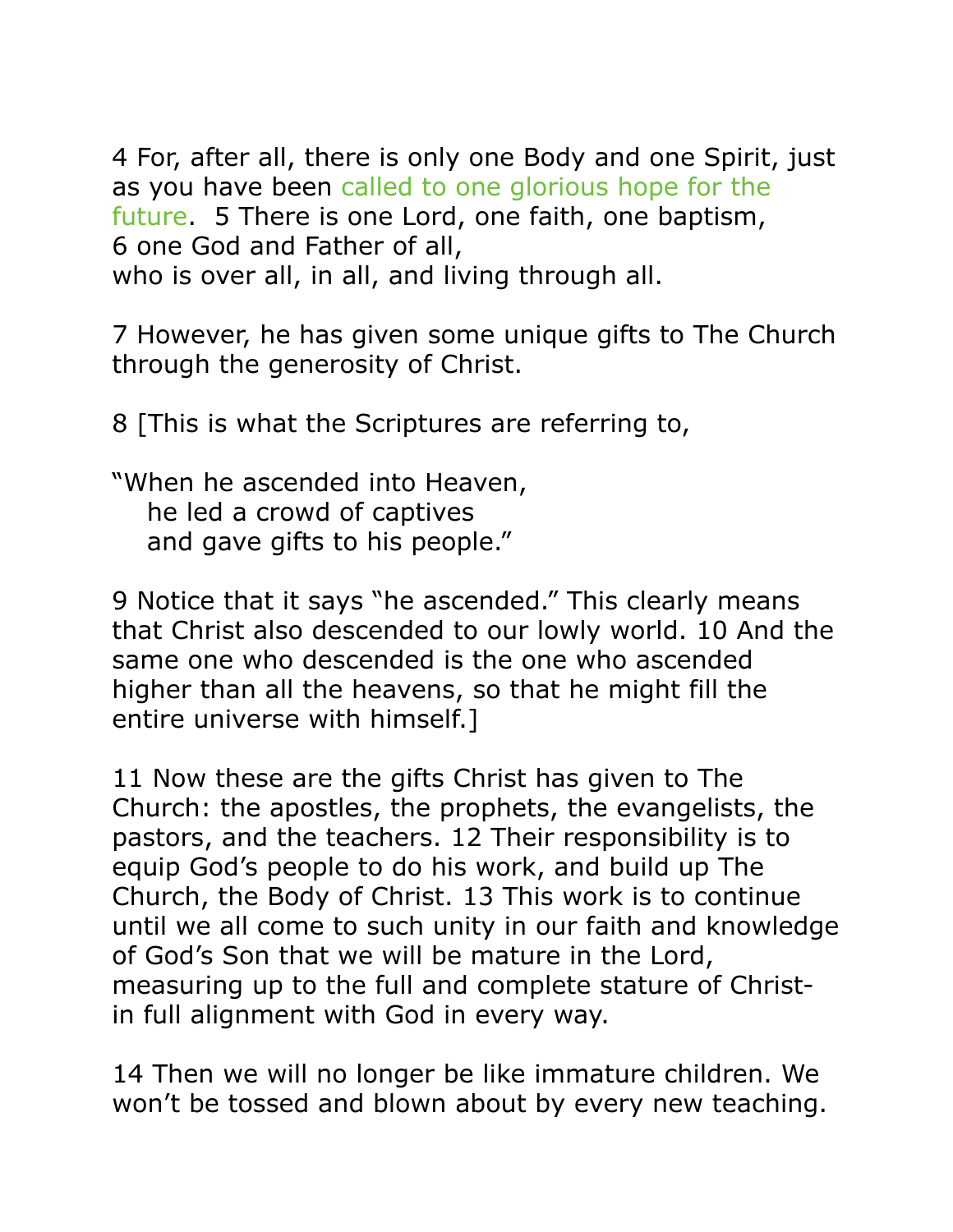We will not be deceived when people try to trick us with lies so clever they sound like the truth. 15 Instead, we will know and express the truth  $-$  in love, growing in every way more and more like Christ, who is the head of his Body, The Church - the Called Out Ones. 16 He makes the entire body fit together perfectly. As each part makes its own unique contribution, it helps the other parts grow, so that the whole body is healthy and growing and full of love.

17 With the Lord's authority I say this: Stop living like the unsaved around you do, for they are hopelessly confused. 18 Their minds are full of darkness; they are aimlessly wandering around far from the life God gives, because they have closed their minds and hardened their hearts against him. 19 They have no sense of shame. They live for lustful pleasure, and eagerly practice every kind of impurity.

20 But that is definitely not the kind of life you have been given in Christ. 21 Now, having heard about Jesus and having learned the truth that is in Him, 22 throw off your dirty, tattered, old sinful nature and your former way of life, which are corrupted by lust and deception. 23 Instead, let the Spirit renew your thoughts and attitudes. 24 Put on your beautiful new nature, created to be like God—truly righteous and holy.

25 Let us stop lying to each other. Let us be truthful with each other, for we are all parts of the same Body.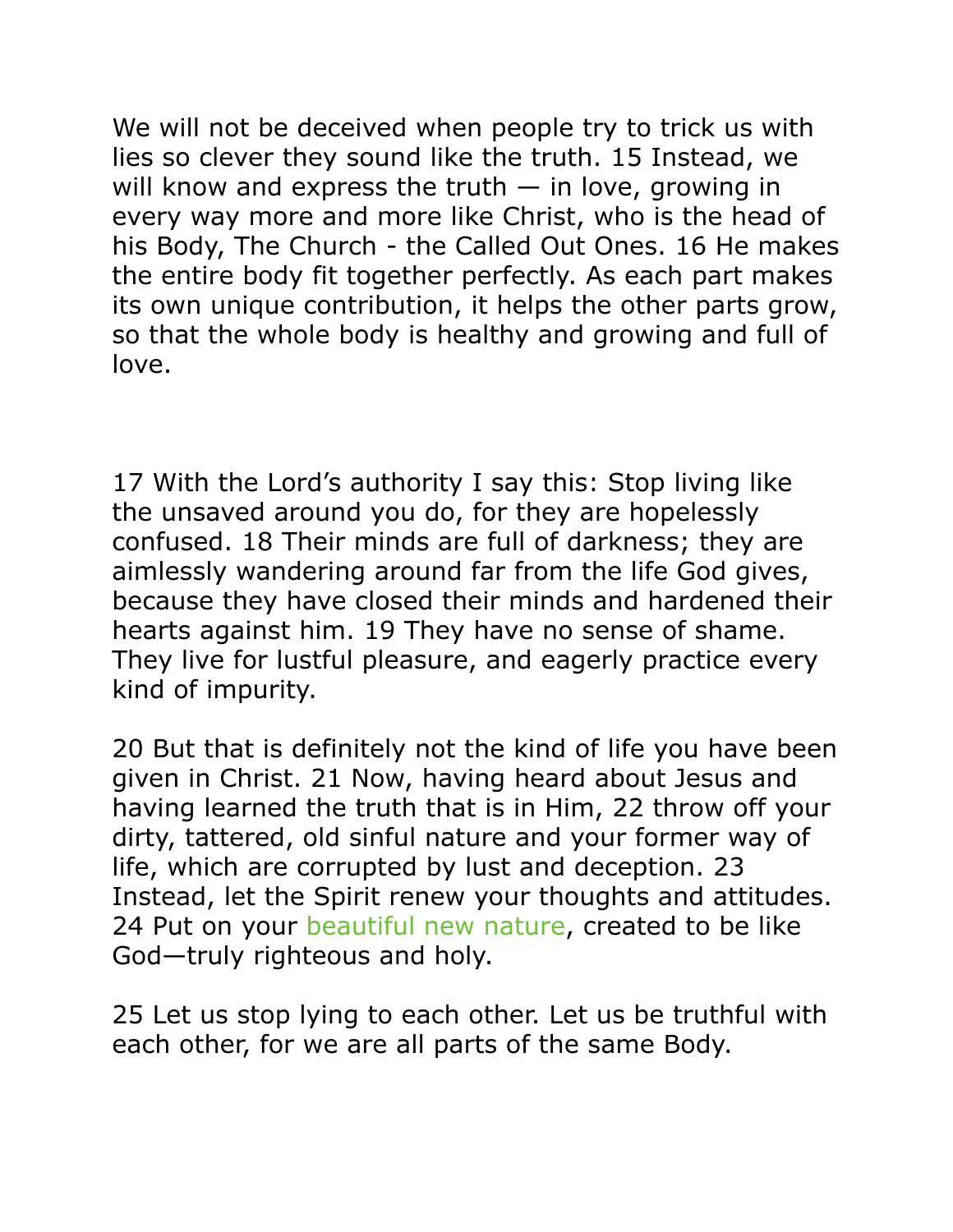26 And "don't sin by letting anger control you." Don't end the day angry, 27 for the devil will use our anger to cause trouble in our lives and relationships.

28 If you have been a thief, quit stealing. Instead, use your hands for good honest work — and then give generously to others in need.

29 Don't use profane or abusive language. Let everything you say be good and helpful, so that your words will be an encouragement to those who hear them.

30 And do not grieve God's Holy Spirit by the way you live. Remember, he has marked you as his own, guaranteeing that you will be saved on the day of redemption.

31 Get rid of all unforgivingness, rage, anger, harsh words, and slander, as well as all types of sinful behavior.

32 Instead, be kind to each other, tenderhearted, forgiving one another, just as God, in Christ, has forgiven you. [See Col. 2:14 and 3:14]

## EPHESIANS 5

Just as children imitate their parents, so you should imitate God in everything you do, because you are his dear children.

2 Live a life filled with love, following the example of Christ. Remember how much He loved us and offered himself as a loving sacrifice for  $us -$  which was a sacrifice that smelled deliciously pleasing to God.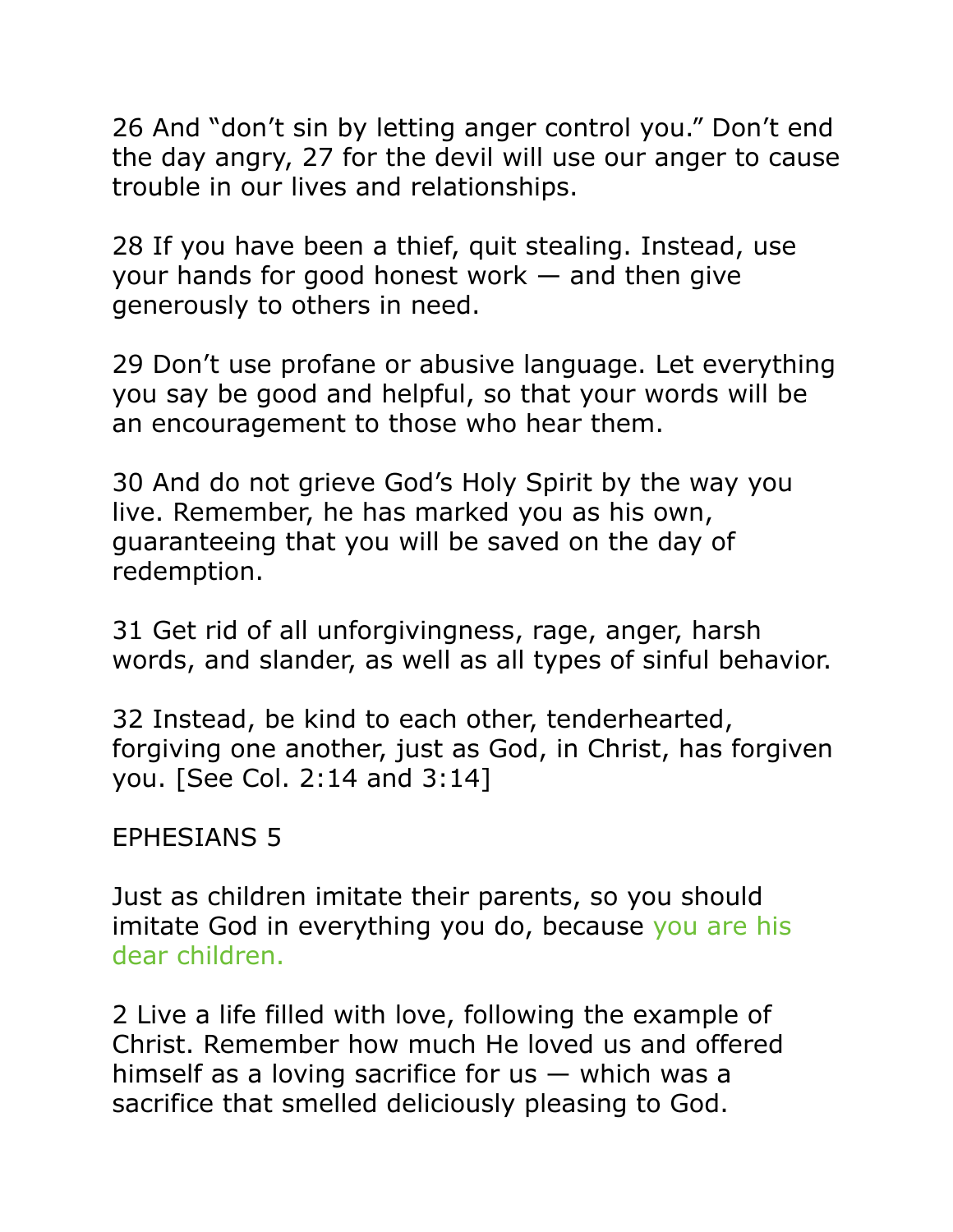3 Let no sexual immorality, impurity, or materialistic greed be found among you. Such sins have absolutely no place among God's people.

4 Our tongues are not to be used for obscene stories, foolish talk, and coarse jokes—these are not for you. Instead, our tongues are to be characterized by thankfulness to God.

5 You can be sure that no immoral, impure, or materialistically greedy Christian will have any inheritance waiting for them in the Kingdom of Christ and of God. For a materialistic person is an idolater, worshiping the possessions of this world.

6 Don't be fooled by a world that tries to excuse these sins, for the anger of God will someday fall on this disobedient world.

7 Don't participate in the things these kinds of people do. 8 You used to not know any better and walked in darkness, but now you have been enlightened by the Lord. So live as people of the light! 9 For this light within you - the life of Christ - produces only what is good and right and true.

10 Carefully determine what pleases the Lord. 11 Take no part in the worthless deeds of sin and darkness; instead, expose them. 12 It is embarrassing to even talk about the things that ungodly people do in their personal lives. 13 But their sinful motives and actions will be exposed when the light shines on them, 14 for light makes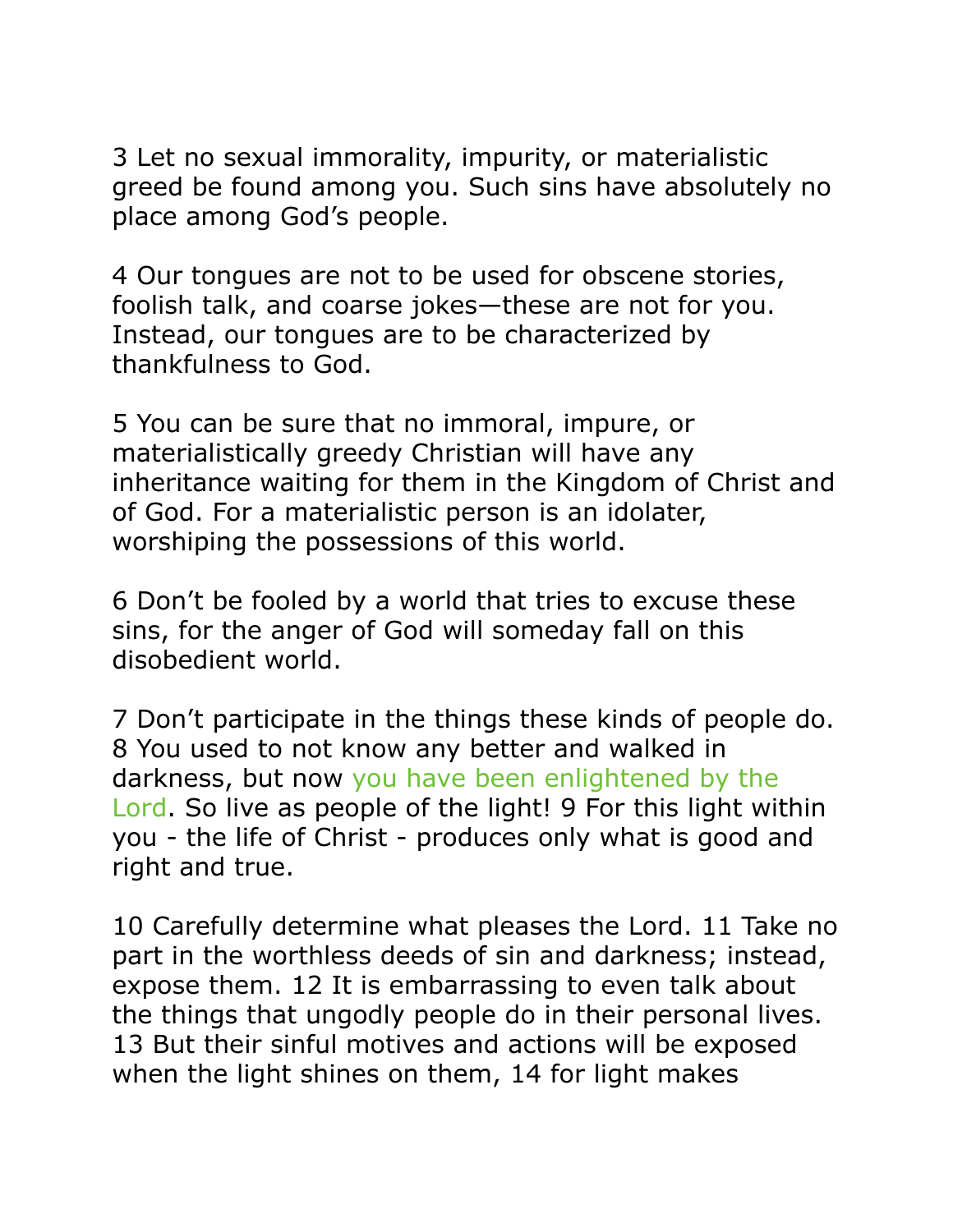everything visible. This is why it is said in the Old Testament,

"Awake, O sleeper, rise up from the dead, and Christ will give you light."

15 So, Christian, be careful how you live. Don't live like fools, but like those who are wise. 16 Make the most of every opportunity in these evil days. 17 Don't act thoughtlessly, but with understanding of what the Lord wants you to do. 18 Instead of getting drunk to have a good time - because that will ruin your life, be intoxicated with the Holy Spirit  $-19$  you'll soon be having a great time singing psalms and hymns and spiritual songs among yourselves, making music to the Lord in your hearts, 20 and giving thanks for everything to God the Father in the name of our Lord Jesus Christ.

21 Furthermore, submit to one another out of reverence for Christ.

22 For wives, this means submitting to your husbands as to the Lord. 23 For a husband is the head of his wife just as Christ is the head of The Church. Christ is the Savior of his Body, The Church. 24 Just as The Church submits to Christ in everything, so you wives should submit to your husbands in everything.

25 For husbands, submission means that you are to love your wives, just as Christ loved The Church. He loved The Church so much that He gave up his life for her 26 to make her holy and clean — and now she is kept holy and clean by the washing of God's word. 27 He gave His life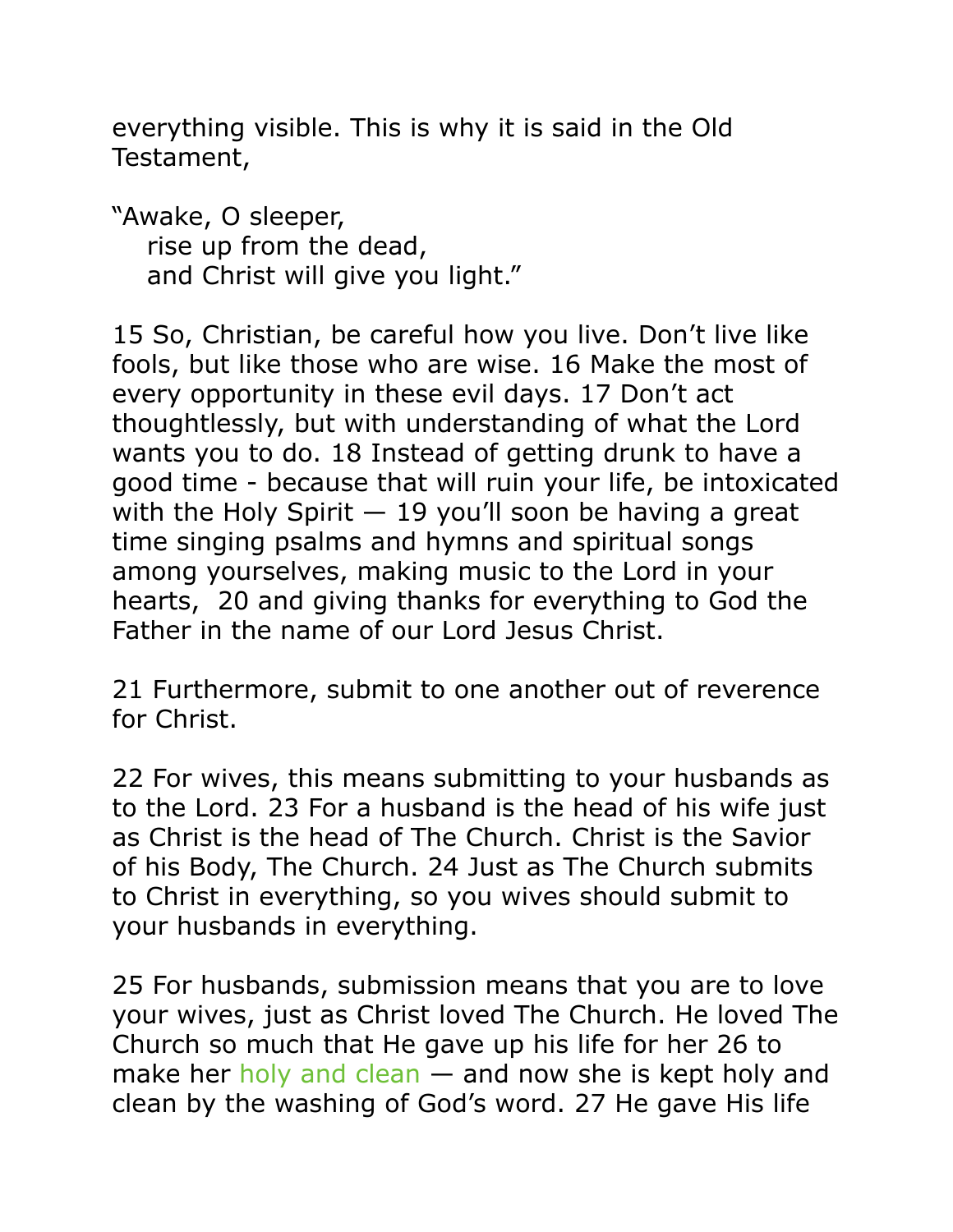for her to present her to himself as a glorious church without a spot or wrinkle or any other blemish. Instead, she will be holy and without fault. 28 In the same way, husbands ought to love their wives as they love their own bodies. For a man who loves his wife actually shows love for himself. 29 For no one hates his own body, but feeds and cares for it  $-$  just as Christ cares for The Church. 30 For The Church is Christ's body on this earth.

31 As the Scriptures say, "A man leaves his father and mother and is joined to his wife, and the two are united into one." 32 This is a great mystery, but it is an illustration of the way Christ and the church are one. 33 So again I say, each man must love his wife as he loves himself, and the wife must submit to her husband.

# EPHESIANS 6

For children, the right thing for you to do in keeping with this new way of life in the Lord is to obey your parents. 2 "Honor your father and mother" is the first commandment that comes with a promise. 3 If you honor your father and mother, the Bible promises that "things will go well for you, and you will have a long life on the earth."

4 Fathers, do not provoke your children to anger by the way you treat them. Rather, bring them up with the wise discipline and loving instruction that comes from the Lord.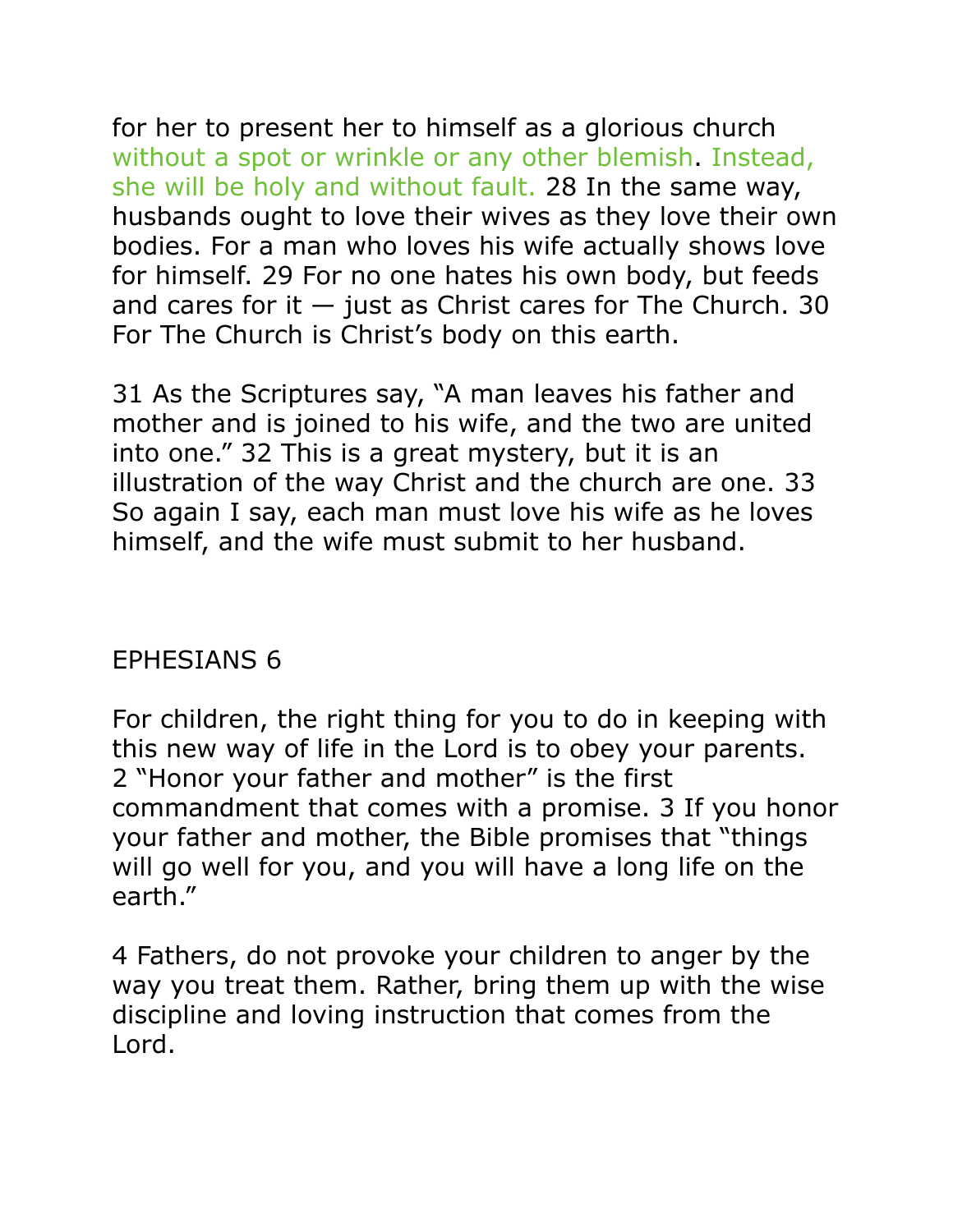5 Employees, obey your earthly employers with true respect and esteem. Serve them sincerely as you would serve Christ. 6 Work to please them at all times, not just when they are watching you. As employees of Christ, work in your earthly jobs in a way that pleases God: with all your heart. 7 Work with enthusiasm, as though you were working for the Lord rather than for people. 8 Remember that the Lord will reward each one of us for the good we do, whether we are employees or independently wealthy.

9 Employers, treat your employees in the same way: with true respect and esteem. Don't be harsh and intimidating toward them; remember, you both have the same Master in heaven, and he does not show favoritism to those in positions of authority.

10 In conclusion: Authentic Christianity is not about *you*  what you ought or ought not to do*.* It's about being strong in the *Lord* and in *his* mighty power. It's about building "faith muscles" in *the Lord* and in what HE is able to do.

11 Stay covered with all of God's spiritual armor so that you will be able to stand firm against all strategies of the devil. 12 For we are not fighting against flesh-and-blood enemies, but against evil rulers and authorities of the spirit-world; against the mighty powers of this spiritually dark world, as well as against evil spirits in the heavenly places.

13 Therefore, it is important to put on every piece of God's armor so you will be able to resist the enemy when he attacks you; so that, after the battle, you will still be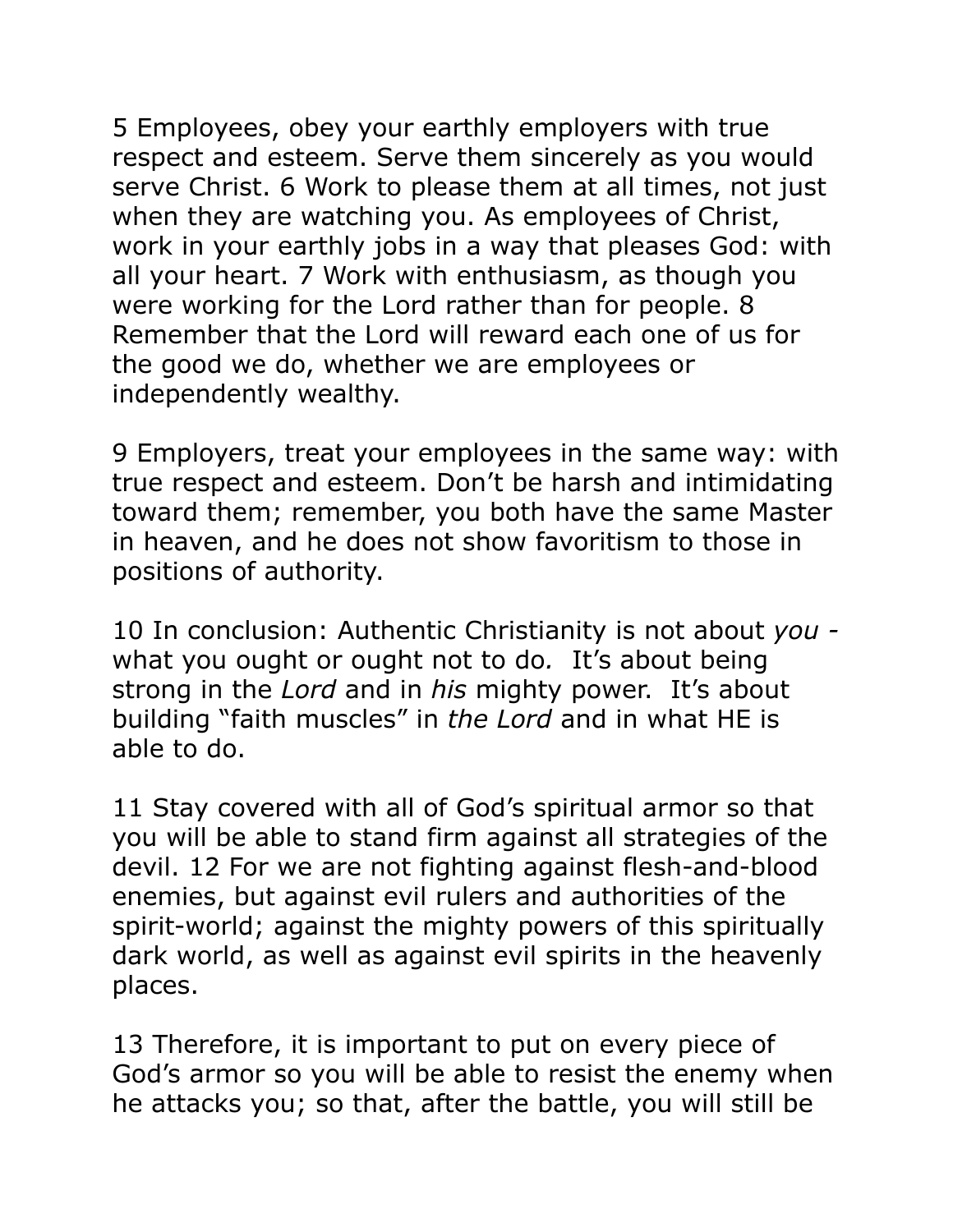standing firm. 14 To stand your ground, put on the belt of God's truth and the body armor of God's righteousness. 15 To stand firmly in battle, you will need to put on the shoes of the peace and total confidence that comes from knowing and believing the Good News. 16 In addition to all of these protections, hold up the shield of your faith in God and in His Word - which is able to stop every fiery arrow of the devil. 17 Put on the helmet of confidence in your salvation, and have a good grip on the sword of the Spirit, which is the Word of God.

18 And don't forget to stay in close communication with God through the Holy Spirit, at all times and on every occasion. This is how we stay on guard! And it is important that we continually hold each other up in prayer, too.

19 And please pray for me, too. Ask God to give me the right words so I can boldly explain God's secret plan that the Good News is for Jews and Gentiles alike. 20 I am in chains now, but I am still preaching this message as God's ambassador. So please pray that I will keep on speaking boldly for him, as I should.

21 To bring you up to date, Tychicus will give you a full report about what I am doing and how I am getting along. He is a beloved brother and faithful helper in the Lord's work. 22 I have sent him to you for this very purpose—to let you know how we are doing and to encourage you.

23 May God's peace be with you, dear brothers and sisters, and may God the Father and the Lord Jesus Christ fill you with love and faithfulness.